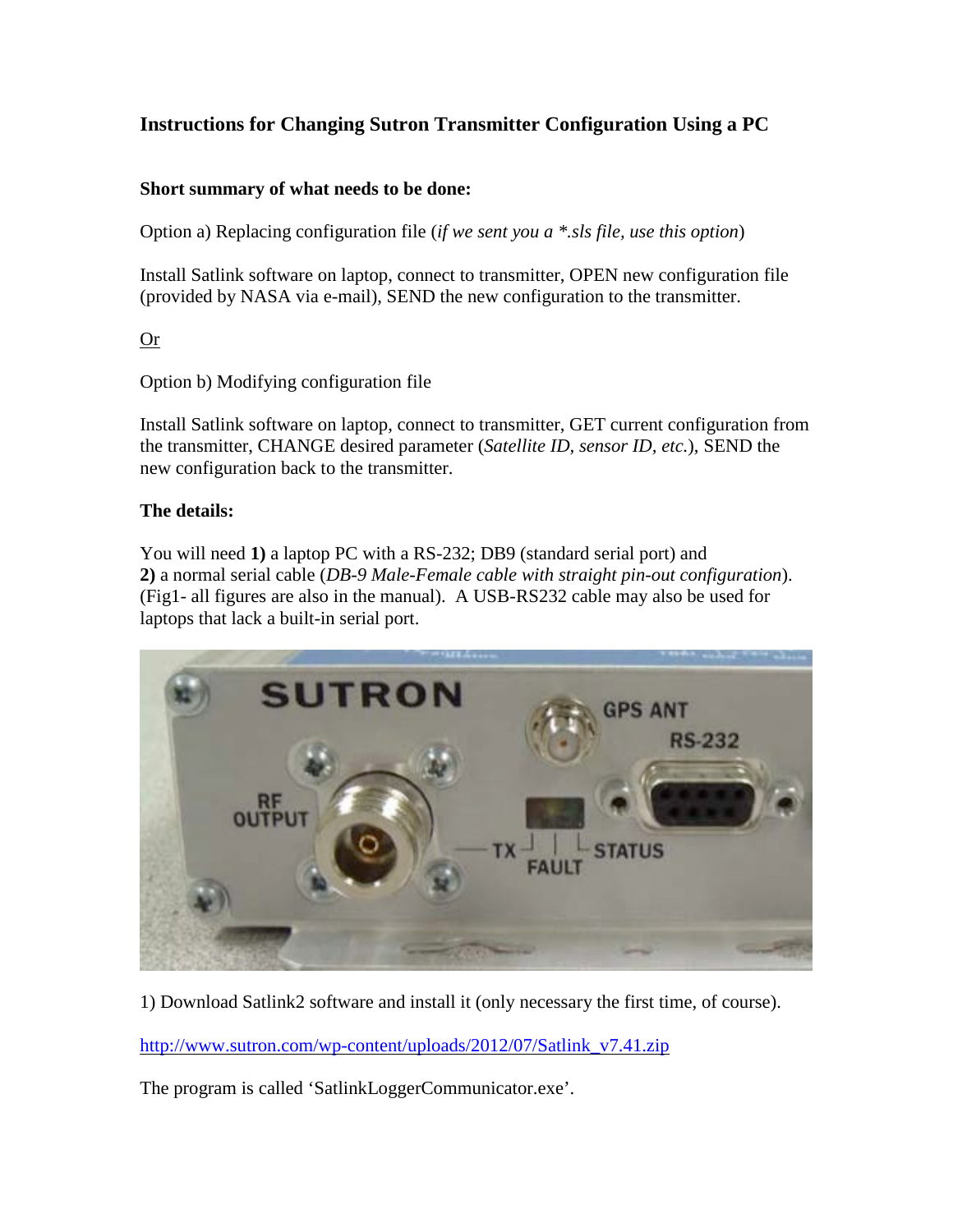There is also a manual here:

[http://aeronet.gsfc.nasa.gov/new\\_web/Documents/satlink\\_2\\_user\\_manual.pdf](http://aeronet.gsfc.nasa.gov/new_web/Documents/satlink_2_user_manual.pdf)

2) Disconnect the standard data cable (which connects the Satlink2 to the sunphotometer control box)-- don't forget to reconnect the sunphotometer when finished.

3) Connect PC to Satlink2 transmitter with the serial cable using this port.

4) Start 'Satlink Communicator' program on PC. Choose 'Connect to Satlink Directly' and hit OK. (Fig 2)



It will try to search each Comm port until it finds the one with the transmitter on it. Sometimes this can be a difficult part of the process if it doesn't find the port, but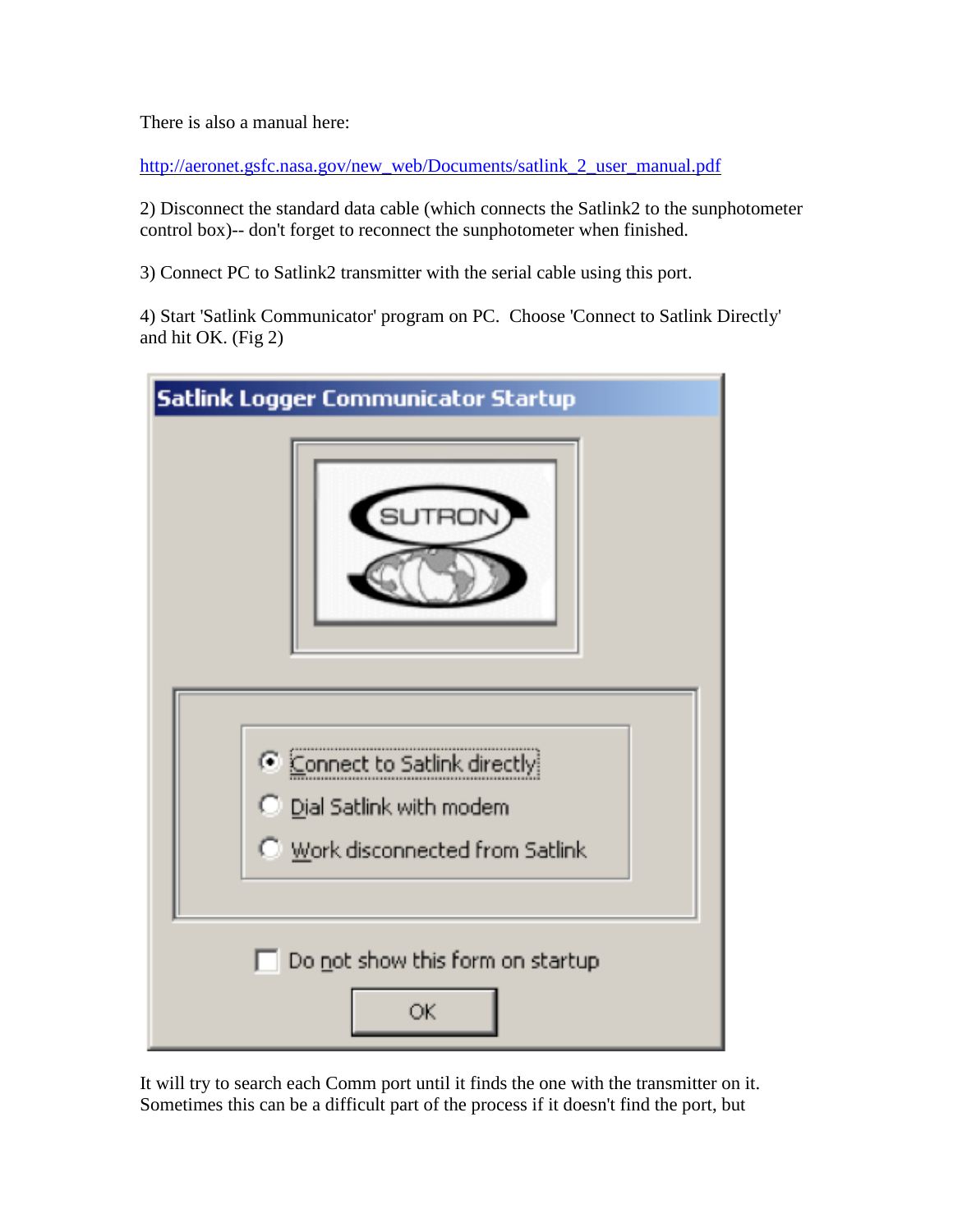hopefully it will find the satlink port automatically. If you get the screen of Fig 3, you are in good shape.

| Satlink Quick View Status                             |  |
|-------------------------------------------------------|--|
| System Time (UTC)<br>12/14/2004 18:11:13              |  |
| Battery voltage is 12.0V                              |  |
| System functioning                                    |  |
| Satlink is running                                    |  |
| 1 measurement is active, logging,<br>and transmitted  |  |
| Scheduled transmissions enabled                       |  |
| Random transmissions enabled                          |  |
|                                                       |  |
| $\triangledown$ Do not automatically show this dialog |  |
| Download Log<br>Refresh<br>Graph                      |  |
| Disconnect and Close<br>Proceed to Setup              |  |
|                                                       |  |

Click on 'Proceed to Setup'

5) You should see the standard configuration window, with the 'Main' screen selected. (Fig 4).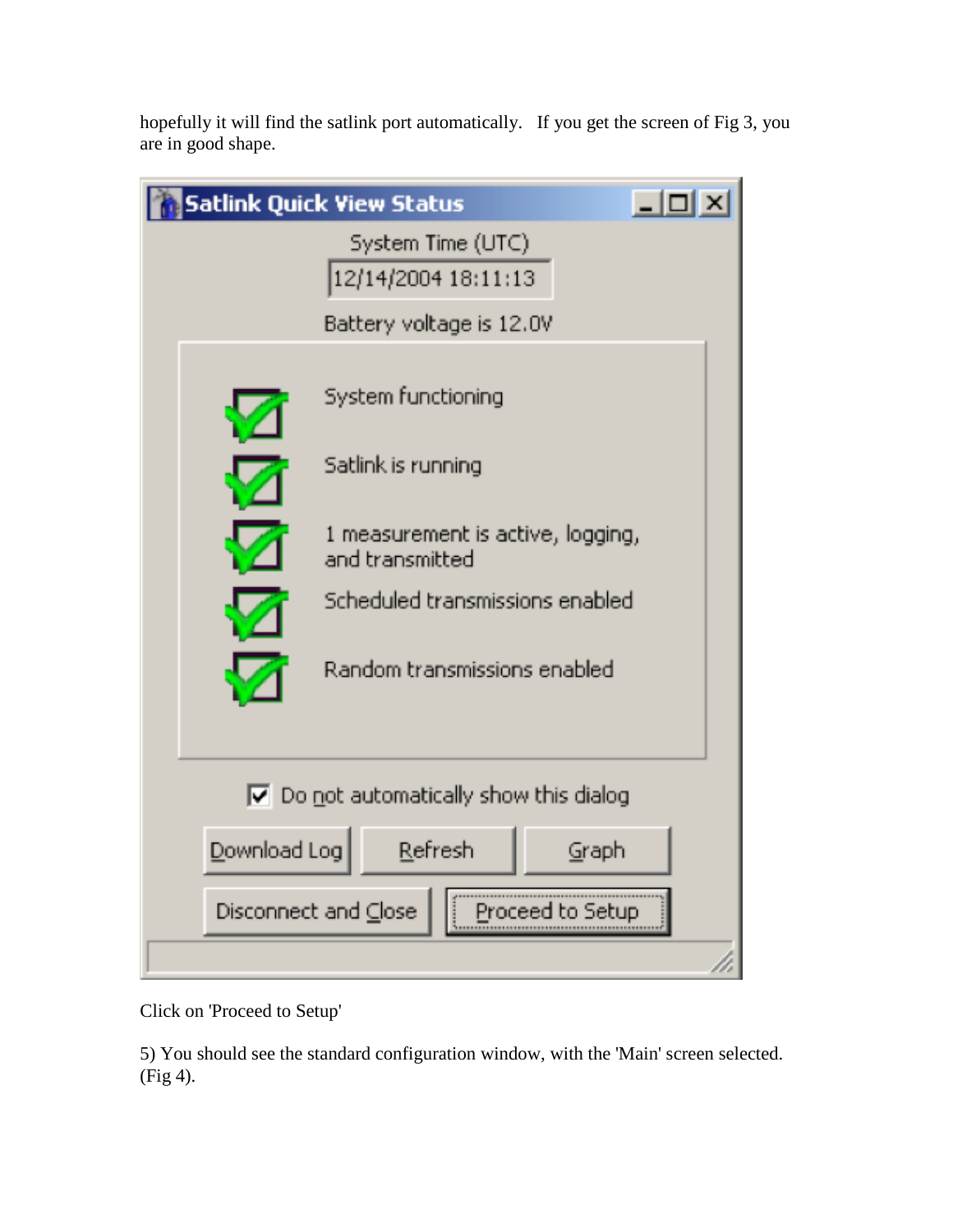

6)

Option a) **Replacing** the existing configuration with a (\*.sls) file from NASA

Select File---> Open, and navigate to the location of the \*.sls file we sent to you. Load this file.

## **or**

Option b) **Modifying** the existing configuration.

At the bottom of this screen, select "Get Setup from Satlink"\*\*. We want to load the current transmitter settings onto the PC.

Select the windows tab appropriate for the parameter to be changed.

For example: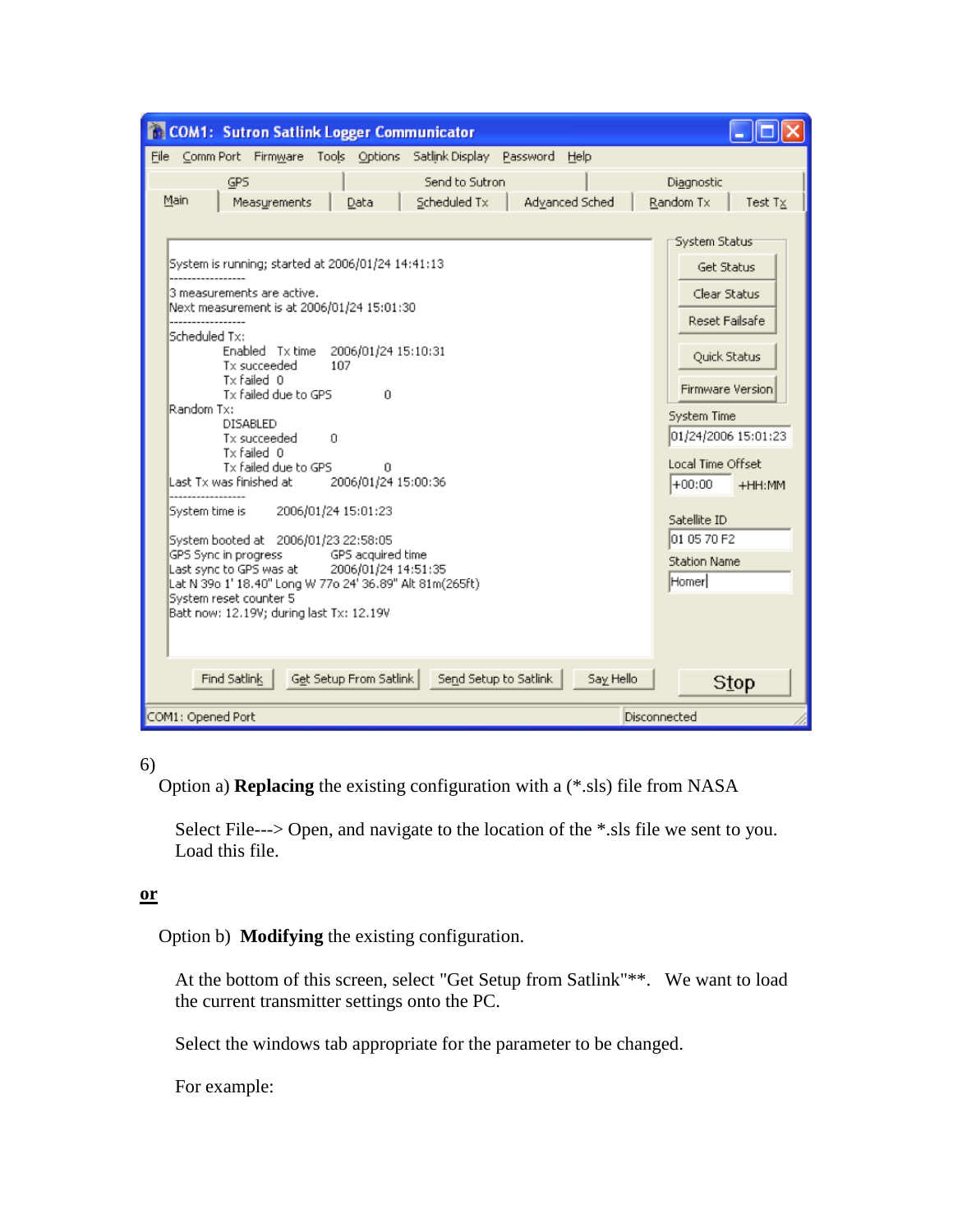The Satellite ID can be changed on the MAIN screen (right side) Other Satellite parameters (channel etc.) are changed on the Scheduled Tx page. Auxilliary flux sensors are changed on the Measurements page. Flux data can be downloaded on the Data page.

\*\*Caution:

 For option 6b-- Modifying an existing configuration file always **be sure to 'GET' the setup** from the transmitter before changing any parameters. This loads all the current settings into the transmitter software on your PC. This way all the other current settings on the transmitter will be correct in addition to the ones you modify. If you 'SEND' the setup to the transmitter before getting the current setup, all the other settings will be incorrect.

7) At the bottom of the screen, select "Send Setup to Satlink". We want to send the new (or modified) configuration file back to the Satlink. Choose the option to '**Stop the system, send the setup, then start the system**'. (Fig 5) We want the transmitter to continue operating after the change.

| Sending Setup to Satlink                                                                                   |  |
|------------------------------------------------------------------------------------------------------------|--|
| Satlink is currently running. In order to send the setup, Satlink must<br>first be stopped. Do you wish to |  |
| C STOP the system and SEND the setup.                                                                      |  |
| ◯ STOP the system, SEND the setup, then START the system.                                                  |  |
| C Do NOT stop, do NOT send setup.                                                                          |  |
|                                                                                                            |  |

8) On main window, select 'File', then 'Save As' and save the new configuration to your PC. Send this file to your NASA contact this file later so it can be verified. Keep this file so you will always have a copy that you can use in case you need to restore the settings to the Satlink.